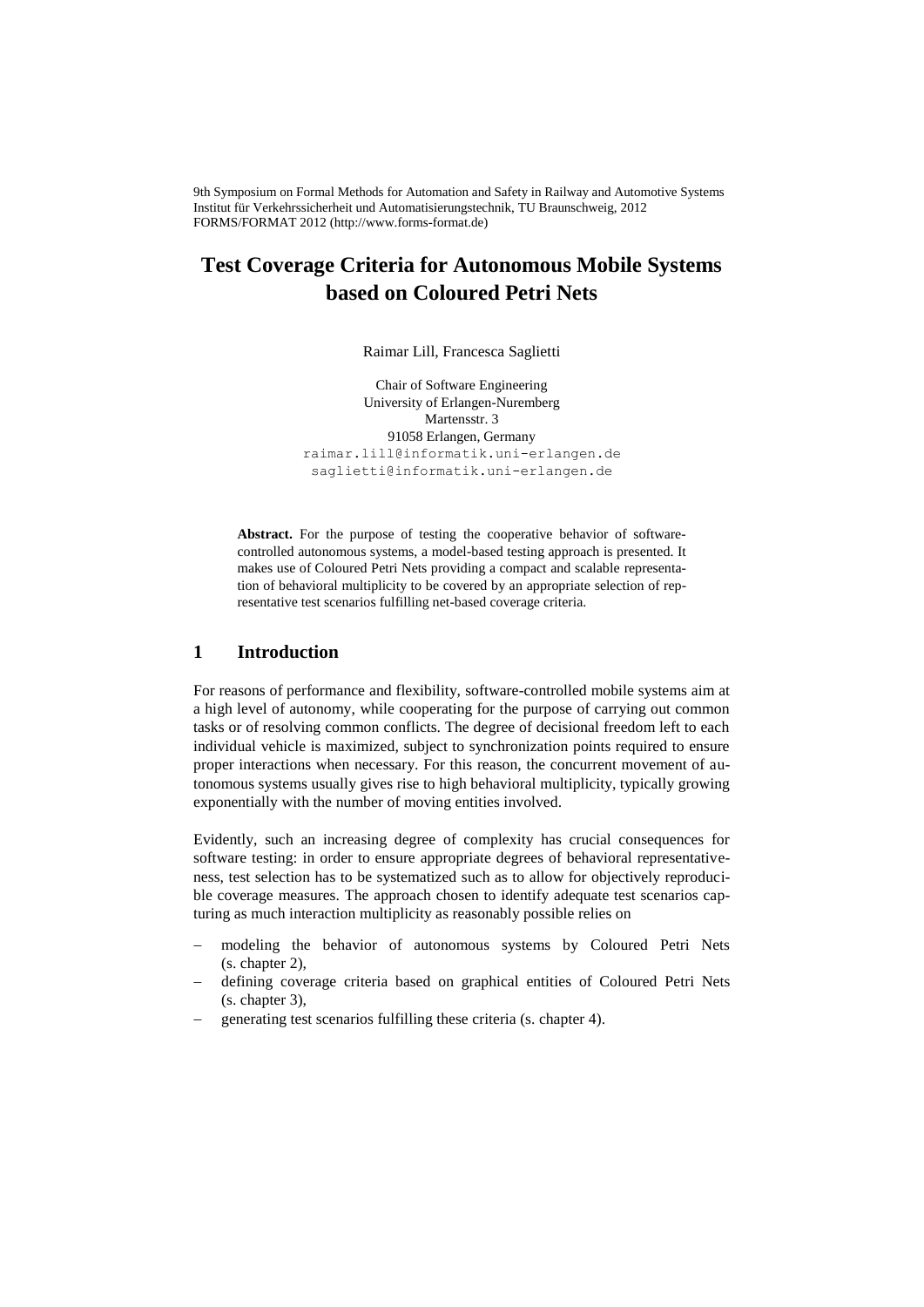# **2 Model-based Testing for Coloured Petri Nets**

Coloured Petri Nets (CPN) [1] provide a well-known notation for modeling and analyzing complex concurrent and distributed systems. In particular, they have proven to support the representation of high-scale autonomous systems thanks to their scalability [2]. For a detailed definition, we refer to [1] and restrain the following introductory remarks to very basic considerations.

As generally known, CPN enrich ordinary Place/Transition Petri Nets [3] by allowing for value-specific tokens (*colours*). Furthermore, for the purpose of controlling the consumption and production of tokens, CPN arcs are annotated by expressions, while CPN transitions may be annotated by guards. More precisely, in order for a transition to fire, each variable occurring along an input arc is associated with a colour of the corresponding input place (*variable binding*), such that tokens of this colour are present in sufficient number in the input place considered (as determined by evaluating the arc expression) and all variable values fulfill potential transition guards. By firing the transition, the number of tokens to be consumed in the input places and produced in the output places is determined by evaluating the corresponding input arc and output arc expressions w.r.t. the enabling variable binding.

A transition together with a variable binding enabling its firing is denoted as a CPN event. CPN models are tested by simulating their execution from an initial state given by a specific CPN marking, processing test cases defined as sequences of CPN events.

# **3 Test Coverage Criteria for Coloured Petri Nets**

### **3.1 Entity-based Classes of CPN Coverage Criteria**

In order to provide objectively measurable test stopping rules, appropriate CPN coverage criteria are to be defined. Already existing approaches address the coverage of graphical elements of Petri Nets. Among them, [4] introduces coverage criteria for Prioritized Time Petri Nets based on places, markings and transitions.

The following CPN coverage concepts were inspired by the approaches published in [5] and [6] which were originally focused on Predicate/Transition Petri Nets. They depend on the definition of initial CPN markings modeling potential pre-states. Different classes were identified as follows.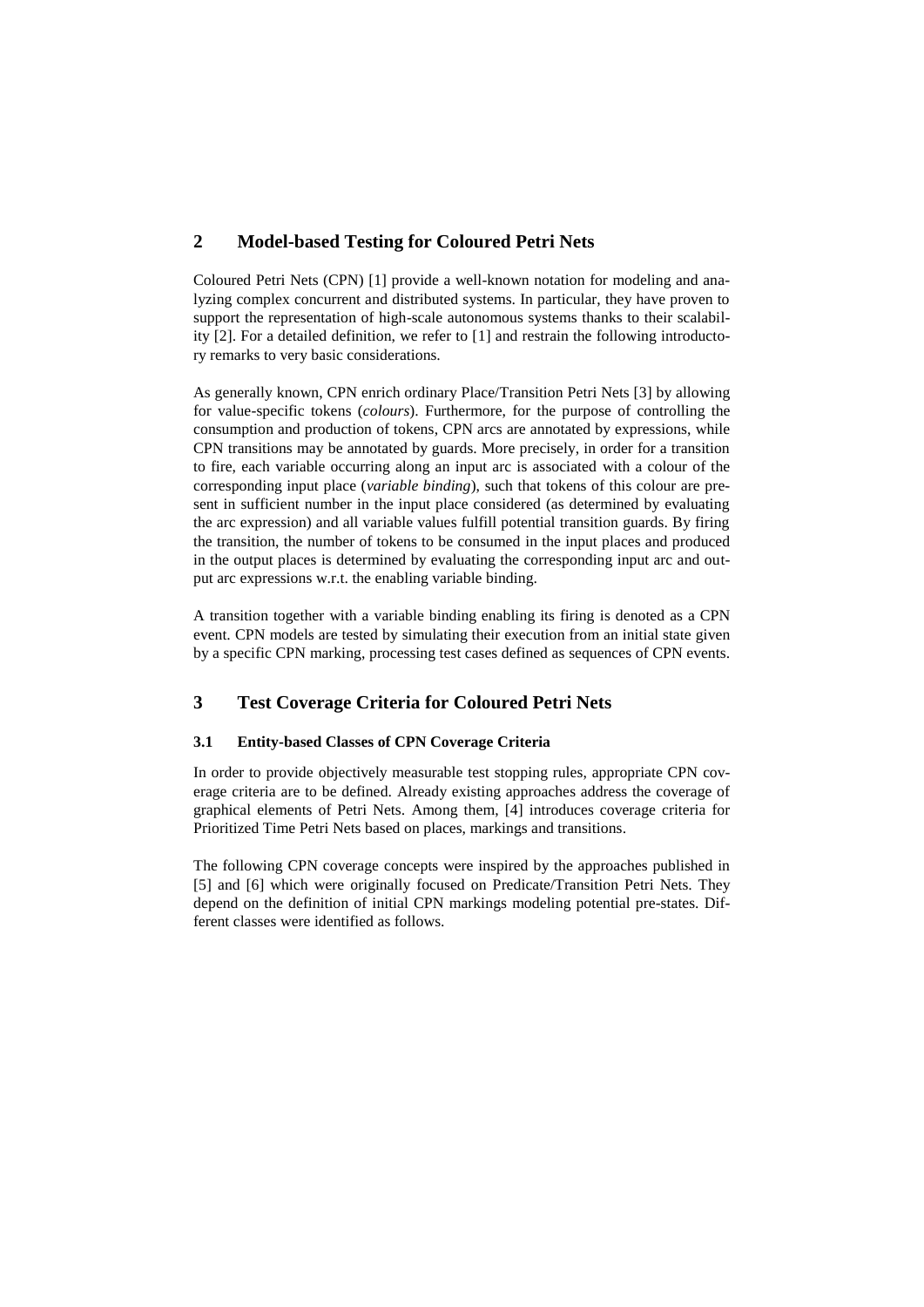**Transition-based coverage criteria** address the firing of transitions reflecting the execution of actions. Therefore, this testing strategy is focused on the verification of basic system functionality. In particular, transition-based testing does not take into account the varying colour of CPN tokens, thus neglecting to distinguish between different action instances. The following transition-based coverage criteria may be considered:

- the "*all transitions*"- criterion requires the firing of every transition;
- the "*all transition pairs*"- criterion requires the firing of every transition as well as the consecutive firing of any possible pair of sequential transitions;
- the "*all transition sequences*"- criterion requires the firing of any possible sequence of transitions.

**Event-based coverage criteria** address the occurrence of (individual or successive) events. In particular, this strategy takes into account colour variety. The following event-based coverage criteria may be considered:

- the "*all events*"- criterion requires the occurrence of every event;
- the "*all event pairs*"- criterion requires the occurrence of every event as well as the consecutive occurrence of any possible pair of sequential events;
- the "*all event sequences*"- criterion requires the occurrence of any possible sequence of events.

**State-based coverage criteria** address the reaching of (individual or sequential) states, where a state is represented by a CPN marking**.** In addition to event-based information, this testing strategy also takes into account operational conditions before and after an event occurrence. The following state-based coverage criteria may be considered:

- the "*all states*"- criterion requires to cover every state;
- the "*all state pairs*"- criterion requires to cover every state and any possible pair of sequential states;
- the "*all state sequences*"- criterion requires to cover any possible sequence of states.

#### **3.2 Subsumption Hierarchy of Coverage Criteria**

In order to exclude syntactically legal, but unrealistic or redundant CPN models, in the following it is assumed that all transitions are connected by arcs, all guards are satisfiable and events leading from one state to another are uniquely defined.

As explained in the following, assuming the same initial net marking the coverage criteria mentioned above can be organized in the subsumption hierarchy shown in Figure 1.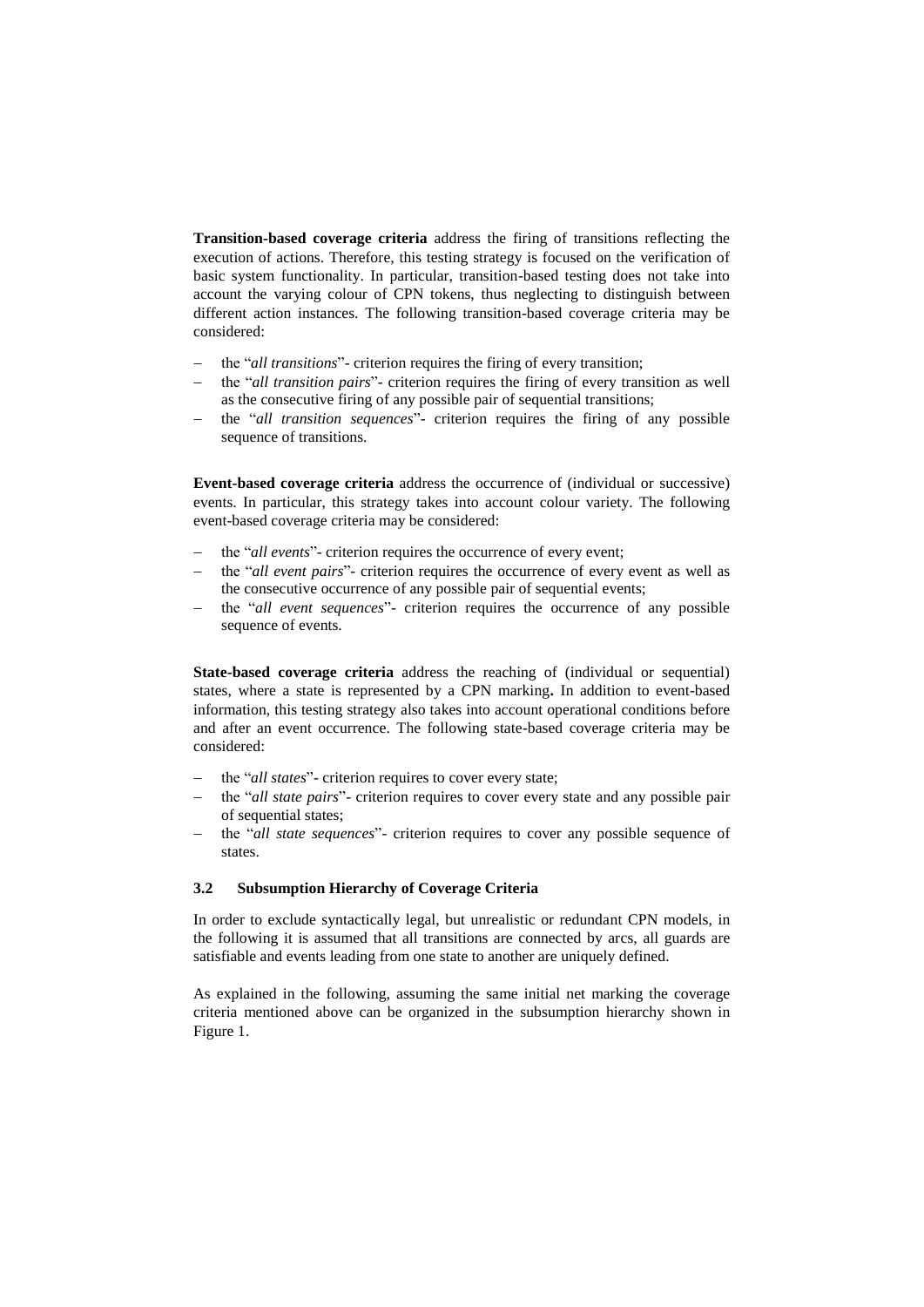- As event-based coverage criteria require the firing of all possible transitions in combination with all possible variable bindings, they subsume in particular the corresponding transition-based coverage criteria.
- As events trigger state changes, each edge of a CPN state space graph can be associated with an event, where different edges may relate to the same event, but only one event relates to a specific change of state. Therefore, the "all *state sequences*"- criterion evidently subsumes the "*all event sequences*"- criterion.
- The same implication, however, is not necessarily true for state and event pairs, as the coverage of an event pair requires the coverage of the state triple consisting of the initial, intermediate and final state occurring before, between and after the occurrence of the two events.
- On the other hand, the "*all state pairs*"- criterion evidently subsumes the "*all events*"- criterion, as traversing a state pair obviously implies the coverage of the event triggering the corresponding state change.



**Fig. 1.** Subsumption hierarchy of CPN-based coverage criteria

Evidently, test case generation based on CPN events or states relies on the construction of the underlying state space graph with nodes representing states and edges representing events. In case the number of states is prohibitively large or even infinite, the state explosion problem may be circumvented by attempting to reduce the states to be covered to a relevant subset or to constrain the CPN model via domainspecific bounds. Alternatively, one may decide to focus the testing process to more affordable transition-based coverage criteria.

# **4 Application of CPN-based Test Concepts to a Robot Factory**

In this chapter, the concepts introduced above are illustrated by means of an industrial application requiring a number of forklifts to cooperate to a common loading task by moving along segments, sensing obstacles and avoiding conflicts. Depending on the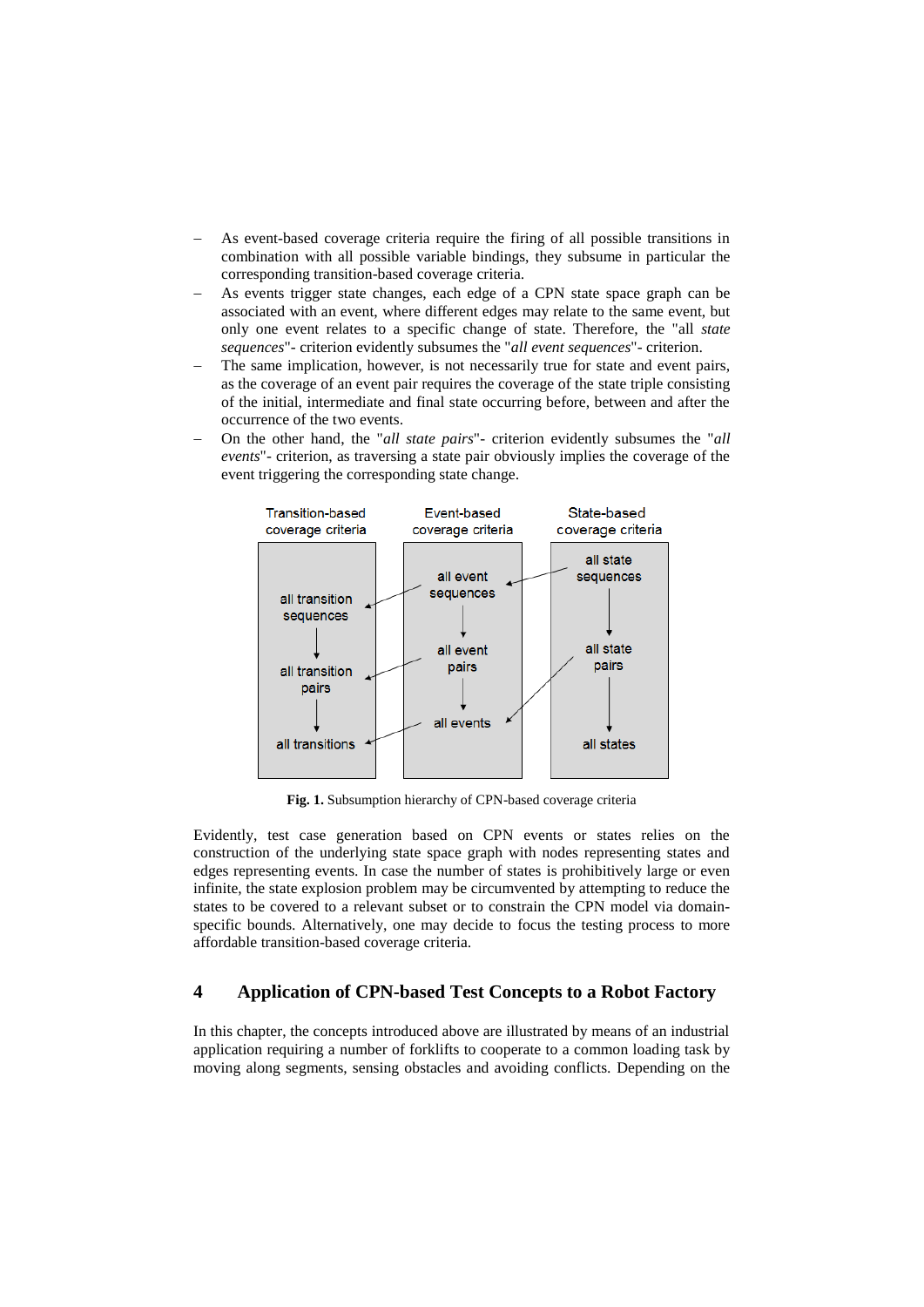number of forklifts and segments, a high multiplicity of potential interaction scenarios can be captured by the same model, thus demonstrating the scalability of CPN.

This application was modeled using CPN Tools [7]; the resulting CPN is shown in Figure 2, allowing for an arbitrary number of robots (set *RB*) and of segments (set *SEGMENT*). Each robot is assigned a mission represented by a triple (*r*, *s*, *scurr*) where *r* denotes the robot in question, *s* its target segment and *scurr* its present location. Each robot aims at accomplishing its mission as autonomously as possible by

- determining by optical sensors whether the next segment can be accessed or is occupied;
- if the segment is free, the robot will move forward (transition *go left* or *go right* depending on its direction);
- if the segment is occupied by an obstruction (passive obstacle or active robot targeting the same direction), it will try to access the segment for at most five times before triggering an alarm (transition *traffic holdup*), hereby requesting human intervention;
- if the segment is occupied by an active robot targeting the opposite direction, both of them will cooperate by switching their positions (transition *switching maneuver*).

Although the robots behave autonomously, the CPN model keeps track of their location by updating the information on the current segment allocation (place *blocked segments*). It should be noted that global data is not accessible by individual robots whose knowledge is constrained to sensor perception. Similarly, to keep track of successive access retries due to blockades, a list of consecutive retry attempts is managed for every robot and segment (place *robot queue*). To allow for fairness, both transitions *traffic holdup* and *switching maneuver* are assigned high priority (supported by CPN Tools). Completed missions are logged in the order of their accomplishment (place *mission log*).

The initial marking shown in Figure 2 relates to the particular case of 3 robots moving along a lane consisting of 5 segments and processing the following missions:

- robot 1 is initially positioned in segment 1, targeting segment 5 (R#1:  $1\rightarrow 5$ );
- robot 2 is initially positioned in segment 4, targeting segment 1 ( $R#2: 4 \rightarrow 1$ );
- robot 3 is initially positioned in segment 5, targeting segment 2 (R#3:  $5\rightarrow 2$ ).

Table 1 shows the number of CPN entities to be covered for an increasing number of robots (between 2 and 4) moving along 5 segments with individual missions.

For the purpose of test case generation, it is planned to apply evolutionary approaches to multi-objective optimization aiming at maximizing test coverage while minimizing test amount. Similar techniques were successfully developed and applied to unit testing [8], integration testing [9] and reliability testing [10].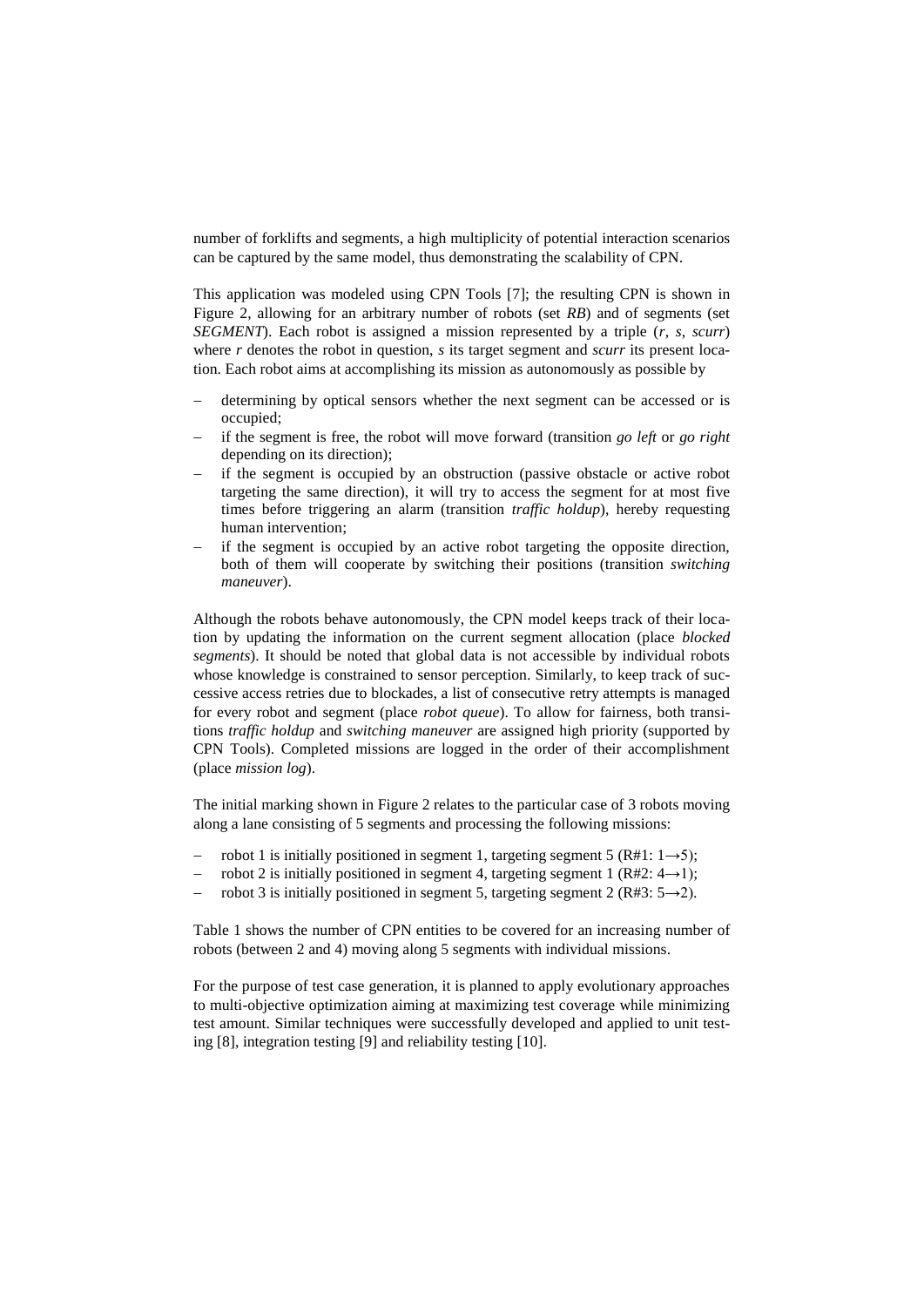

**Fig. 2.** Model of the CPN Robot Factory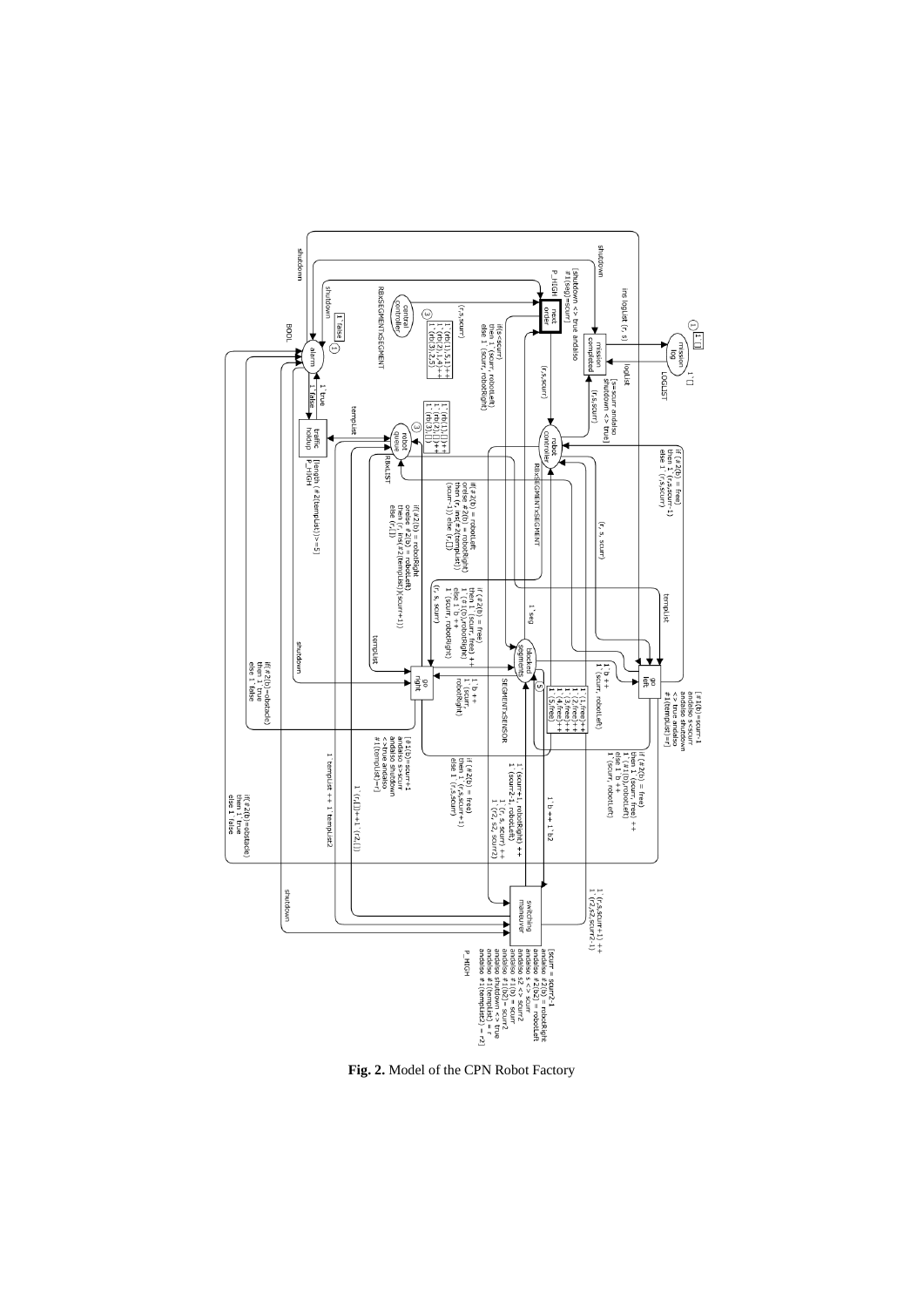| number of robots,                              | $\overline{2}$                                   | 3                                                                          | $\overline{4}$                                                             |
|------------------------------------------------|--------------------------------------------------|----------------------------------------------------------------------------|----------------------------------------------------------------------------|
| location and<br>mission<br><b>CPN</b> entities | $R#1: 1 \rightarrow 5$<br>$R#2: 5 \rightarrow 1$ | $R#1: 1 \rightarrow 5$<br>$R#2: 4 \rightarrow 1$<br>R#3: $5 \rightarrow 2$ | $R#1: 1 \rightarrow 4$<br>$R#2: 2 \rightarrow 5$<br>$R#3: 4 \rightarrow 1$ |
|                                                |                                                  |                                                                            | R#4: $5 \rightarrow 2$                                                     |
| transitions<br>(mission-unspecific)            | 6                                                | 6                                                                          | 6                                                                          |
| events                                         | 18                                               | 72                                                                         | 164                                                                        |
| states                                         | 33                                               | 261                                                                        | 830                                                                        |

**Table 1.** Number of CPN entities for an increasing number of robots with pre-defined missions

# **5 Conclusion**

This article introduced a number of net-based coverage criteria for mobile systems cooperation modeled by CPN. Implications between different criteria were graphically captured by a subsumption hierarchy. The concepts developed were successively applied to an exemplifying robot factory, in particular highlighting major differences between coverage criteria in terms of the number of entities required to be covered. The systematic and measurable approach proposed in this article will offer the basis for automatic test generation procedures aimed at multi-objective optimization.

**Acknowledgement:** It is gratefully acknowledged that part of the work reported was sponsored by the European Union Research Programme ARTEMIS (Advanced Research and Technology for Embedded Intelligence and Systems), project R3-COP (Resilient Reasoning Robotic Cooperating Systems).